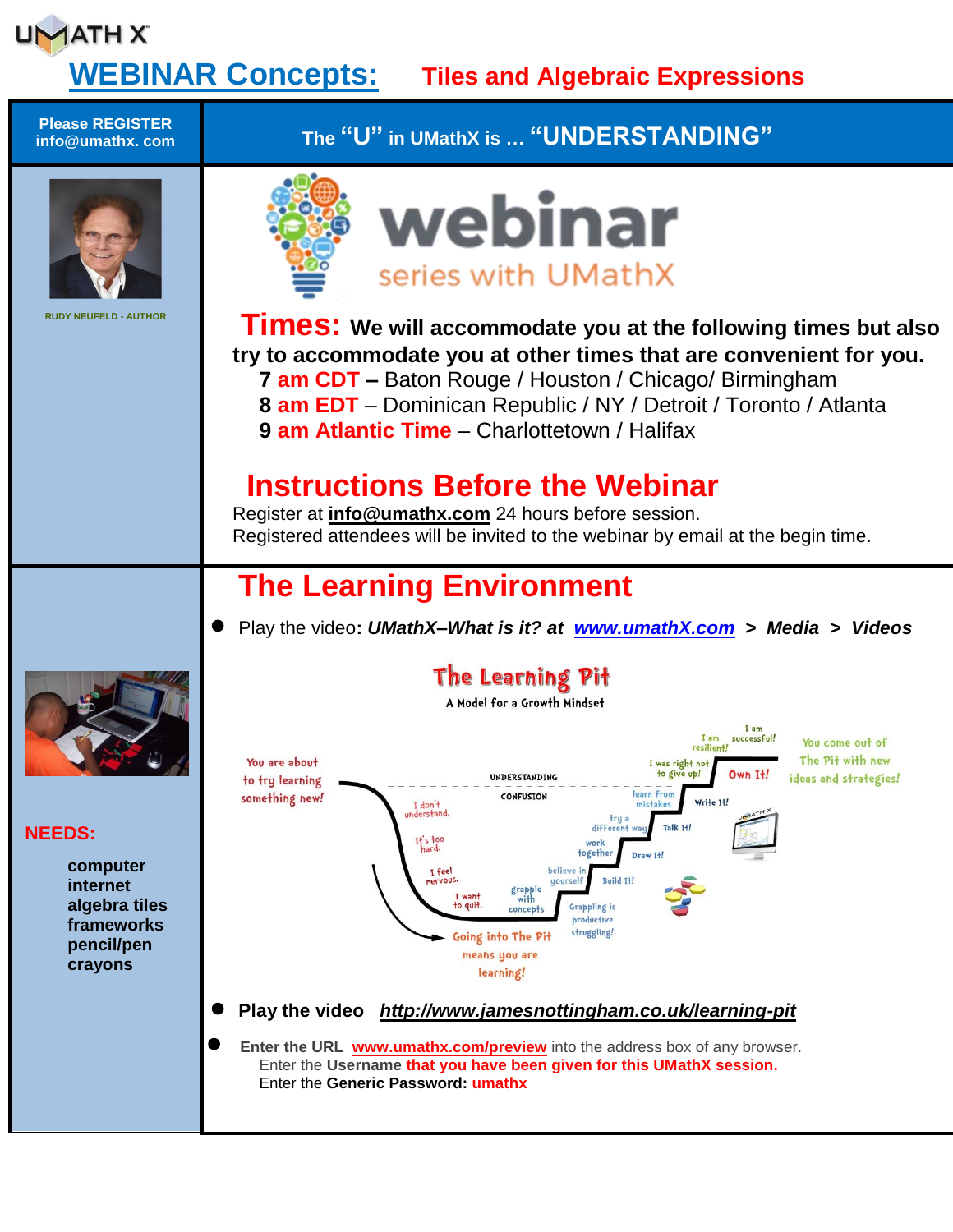# **Concept: Tiles and Algebraic Expressions**



Note a green pencil beside "**Combinations**" indicating that a **FRAMEWORK**, a 3 part model lesson for this concepts exists on paper. Click on it and print it. Follow directions.

#### Framework for Learning: Tiles and Algebraic Expressions #1

|                                                                                            | Instructor's Initials:                                                                                                                                                                                    |                                        |
|--------------------------------------------------------------------------------------------|-----------------------------------------------------------------------------------------------------------------------------------------------------------------------------------------------------------|----------------------------------------|
| <b>Getting Started:</b><br>work through the lesson on the computer.<br><b>Combinations</b> | In UMATH X select the Content Menu and follow the path:<br>Algebra > Tiles and Algebra > Introduction to Tiles > Combinations<br><b>Build</b> the algebra tile models and complete the notes below as you |                                        |
| Algebra Tile<br>Model                                                                      | <b>Algebraic</b><br>Expression(s)                                                                                                                                                                         | <b>Simplified</b><br><b>Expression</b> |
|                                                                                            |                                                                                                                                                                                                           |                                        |
|                                                                                            | ____) + (_____) + (____) + (____)                                                                                                                                                                         |                                        |
|                                                                                            |                                                                                                                                                                                                           |                                        |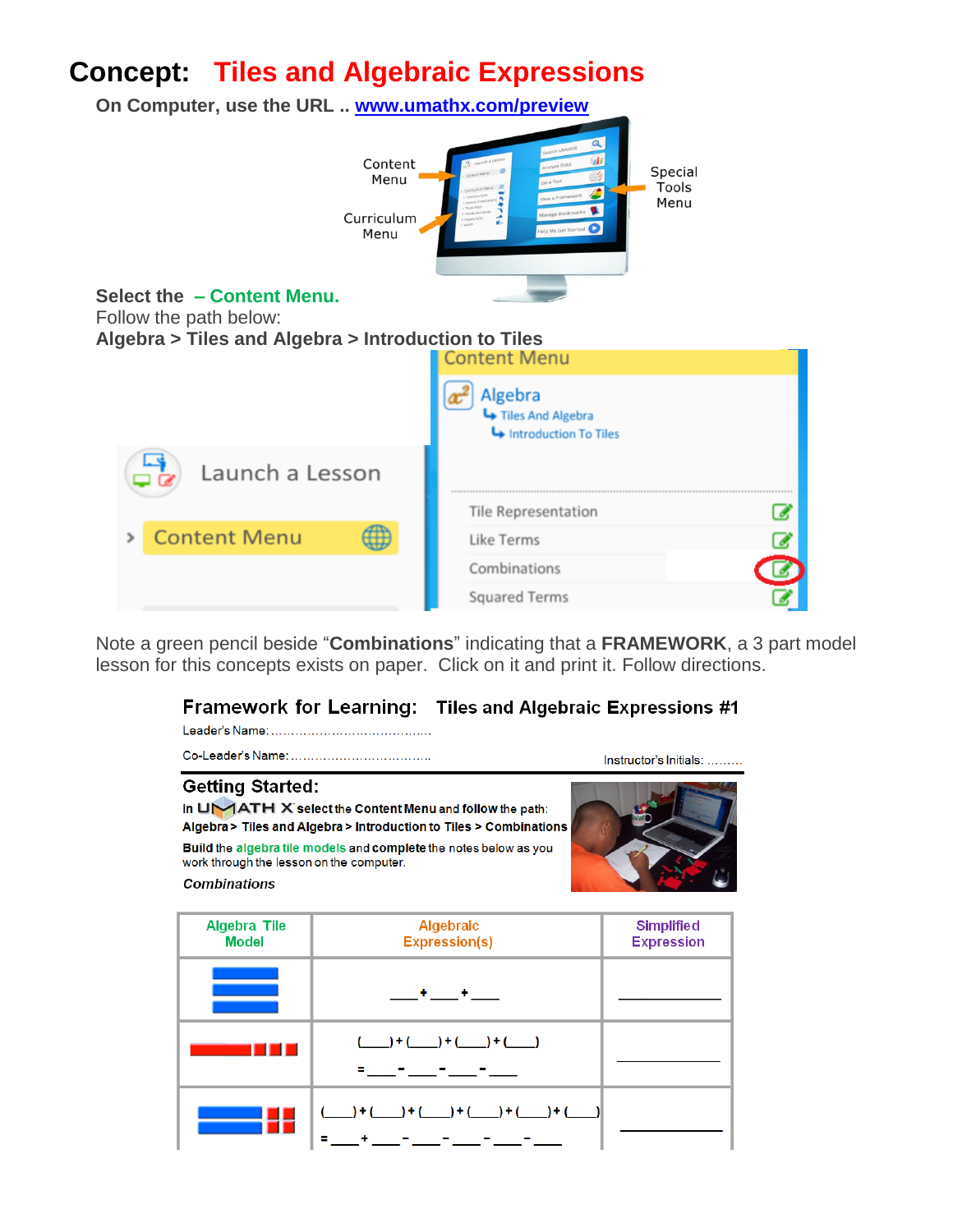# **Working In It:**

Build algebra tile models for each of the following. Draw a color coded picture of your model. Compare your models with those in the lesson. Correct any mistakes.



# **Reflect & Connect:**

Build algebra tile models for each of the following. Draw a color coded picture of your model.

| $4x + 5$ | $-x-2$ | $6x - 3$ |
|----------|--------|----------|
|          |        |          |
|          |        |          |
|          |        |          |
|          |        |          |
|          |        |          |
|          |        |          |

#### Compare your models above with a partner. Discuss and correct any mistakes.



Write a short paragraph describing how algebra tile models assist with simplifying algebraic expressions. Justify your reasoning with at least one novel example.

### **To UMathX … [www.umathx.com/preview](http://www.umathx.com/preview)**

**On Computer, key in the URL [www.umathx.com/preview](http://www.umathx.com/preview) and Login to UMathX – Content Menu.**

Follow the path below:

### **Algebra > Tiles and Algebra > Introduction to Tiles**

Note a green pencil beside "**Squared Terms**" indicating that a **FRAMEWORK**, a 3 part model lesson for this concepts exists on paper. Click on it and print it. Follow directions.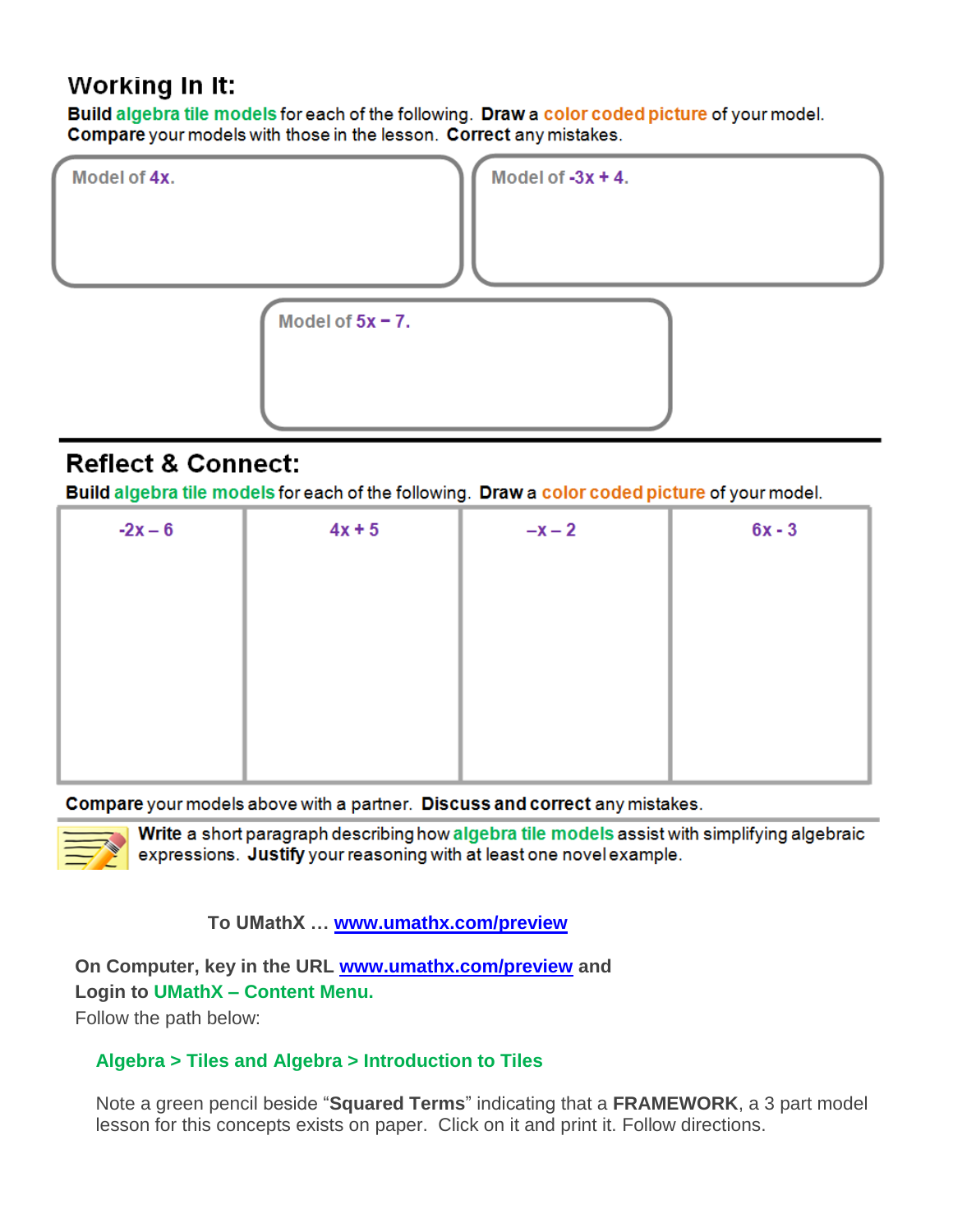# Framework for Learning: Tiles and Algebraic Expressions - 2

Instructor's Initials: .........

### **Getting Started:**

In UMATH X select the Content Menu and follow the path:

Algebra > Tiles and Algebra > Introduction to Tiles > Squared Terms

Build algebra tile models and complete the notes below as you work through the lesson.

#### **Squared Terms**



### Working In It:

In UMATH X select the Content Menu and follow the path:

Algebra > Tiles and Algebra > Algebraic Expressions to Tiles > Examples 1 - 3

Build algebra tile models and draw color coded models of each example as you complete the lesson.

 $x^2 + x + 1$ **Example 1** 

**Example 2**  $2x^2$  + 3x + 4

Example 3  $x^2 - 2x - 4$